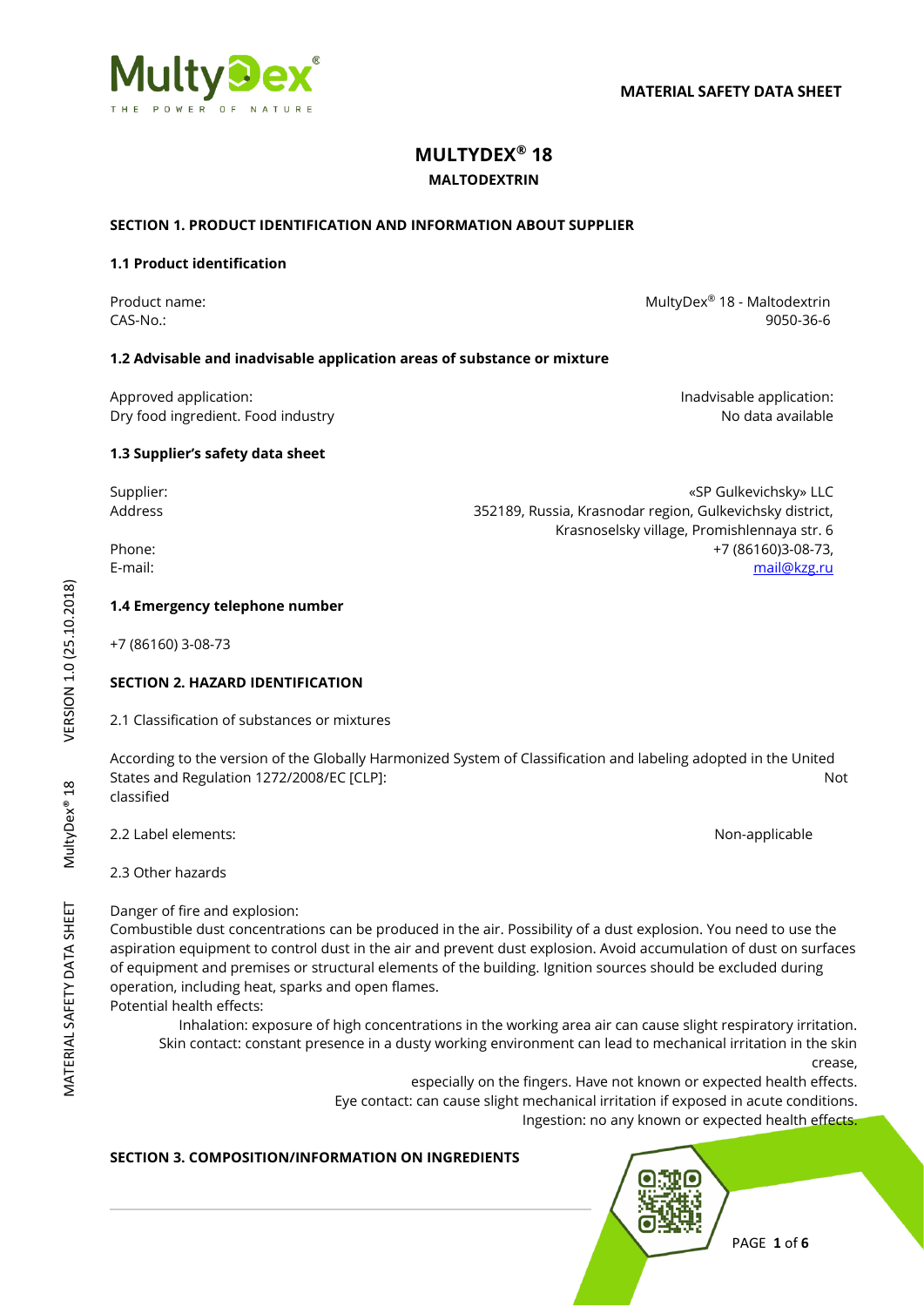

Chemical name Maltodextrin EINECS-number 232-940-4 CAS-number 9050-36-6

### **SECTION 4. FIRST AID MEASURES**

| 4.1 Description of first aid measures: |                                                      |  |
|----------------------------------------|------------------------------------------------------|--|
| Inhalation:                            | Move people from the exposure to fresh air.          |  |
| Skin contact:                          | Wash with soap and water.                            |  |
| Eye contact:                           | Rinse thoroughly with water for at least 15 minutes. |  |
|                                        | Get medical assistance.                              |  |
| Ingestion:                             | Product not hazardous when ingested.                 |  |

4.2 The most important symptoms and effects, both acute and delayed. None Anticipated

4.3 Indication of any immediate medical attention and special treatment needed. None Anticipated

### **SECTION 5. FIRE AND EXPLOSION PRECAUTION MEASURES**

| 5.1 Firefighting media<br>Recommended firefighting media:<br>carbon dioxide. | water sprayer, air-mechanical and chemical foam,                           |
|------------------------------------------------------------------------------|----------------------------------------------------------------------------|
| Not recommended firefighting media:                                          | compact water jet. Use of a water jet can produce                          |
| explosive dust.                                                              |                                                                            |
| Prohibited firefighting media:                                               | no restrictions on firefighting agents for this product.                   |
| 5.2 Special hazards arising from the substance or mixture:                   |                                                                            |
| Danger of fire and explosion:                                                | possibility of dust explosion. You need to use the aspiration<br>equipment |

to control dust in the air and prevent the conditions for a dust explosion. It is necessary to avoid accumulation of dust on surfaces of equipment and premises or structural elements of the building. Using of a water jet can produce explosive dust.

5.3 Advice for firefighters Special firefighting procedures: Prevent dust cloud.

Special protective equipment for firefighters: Firefighters must use standard protective equipment including flame retardant coat, helmet with face shield, gloves, rubber boots, and in enclosed spaces, SCBA.

Additional information Hazardous combustion products: Carbon dioxide and carbon monoxide

### **SECTION 6. ACCIDENTAL RELEASE MEASURES**

6.1 Staff safety precautions, protective equipment and emergency measures Not applicable under normal conditions. Avoid dust breathing.

6.2 Environmental precautions

Not regarded as dangerous for the environment.

6.3 Methods and materials for localization and purification

Collect dry substances or eliminate the spill. Minimize dust generation. If it is necessary to wash the contaminated area, use plenty of water and control the drain, then dispose.

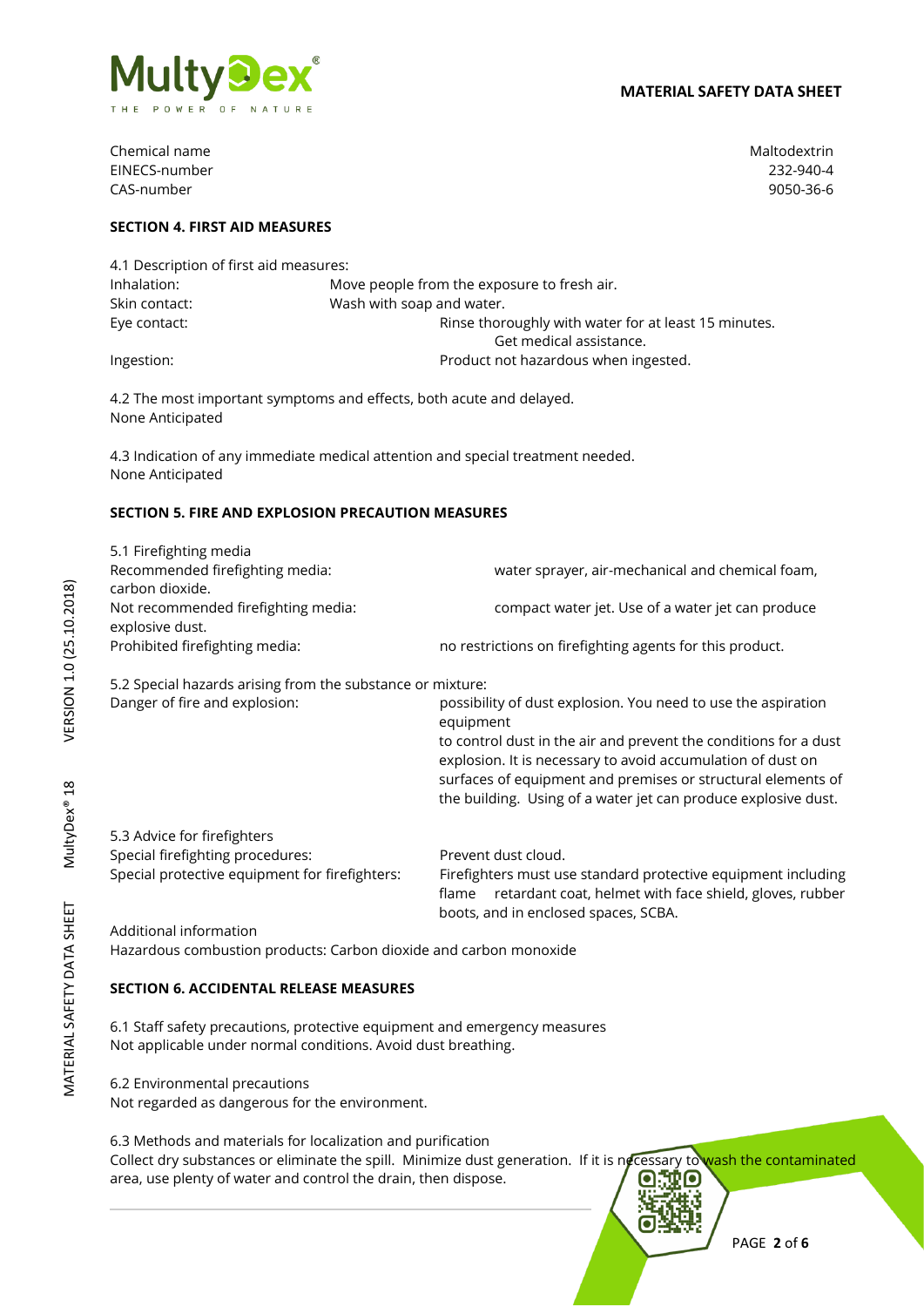

6.4 Reference to other sections See. Section 7 for information about safe handling See. Section 8 for information about personal protective equipment See. Section 13 for disposal information

### **SECTION 7. HANDLING AND STORAGE**

7.1 Precautions for safe handling

Observe the precautions specified in section 5.2.

Provide appropriate exhaust ventilation at places where dust is formed. Normal measures for preventive fire protection.

7.2 Conditions for safe storage, including any incompatibilities Storage conditions: store in dry, well-ventilated areas, odorless, with a relative

humidity not more than 70 %. Keep container tightly closed. Packaging materials must be approved for use in the food industry.

7.3 Specific scopes of applications Non-applicable **SECTION 8. EXPOSURE CONTROLS/PERSONAL PROTECTION** 

8.1 Control parameters Form of exposure:  $\blacksquare$ 

Maximum allowable concentration of the substances in the working area air :

- 15 mg /m<sup>3</sup> total dust;

- 5 mg/m<sup>3</sup> respirable dust.

8.2 Appropriate engineering controls

Technical means: ensure that you have good ventilation or local exhaust at working place. Normal industrial hygiene measures should be enough to protect workers from dust.

It is necessary to give priority to special events and relevant working processes compared to the use of personal protective equipment.

Suitable personal protective equipment:

Eye protection: goggles are recommended. If dust gets into eyes, rinse it with warm water.

Respiratory protective equipment: if ventilation is insufficient, use respiratory protective equipment (e.g. NIOSH approved respirator N-95). The manufacturer shall ensure that maintenance, cleaning and inspection of respiratory protection devices are released in accordance with the manufacturer's instructions. These activities should be properly

documented.

Special protective clothing: use work clothing in accordance with industry regulations.

# **SECTION 9. PHYSICAL AND CHEMICAL PROPERTIES**

9.1 Information on basic physical and chemical properties

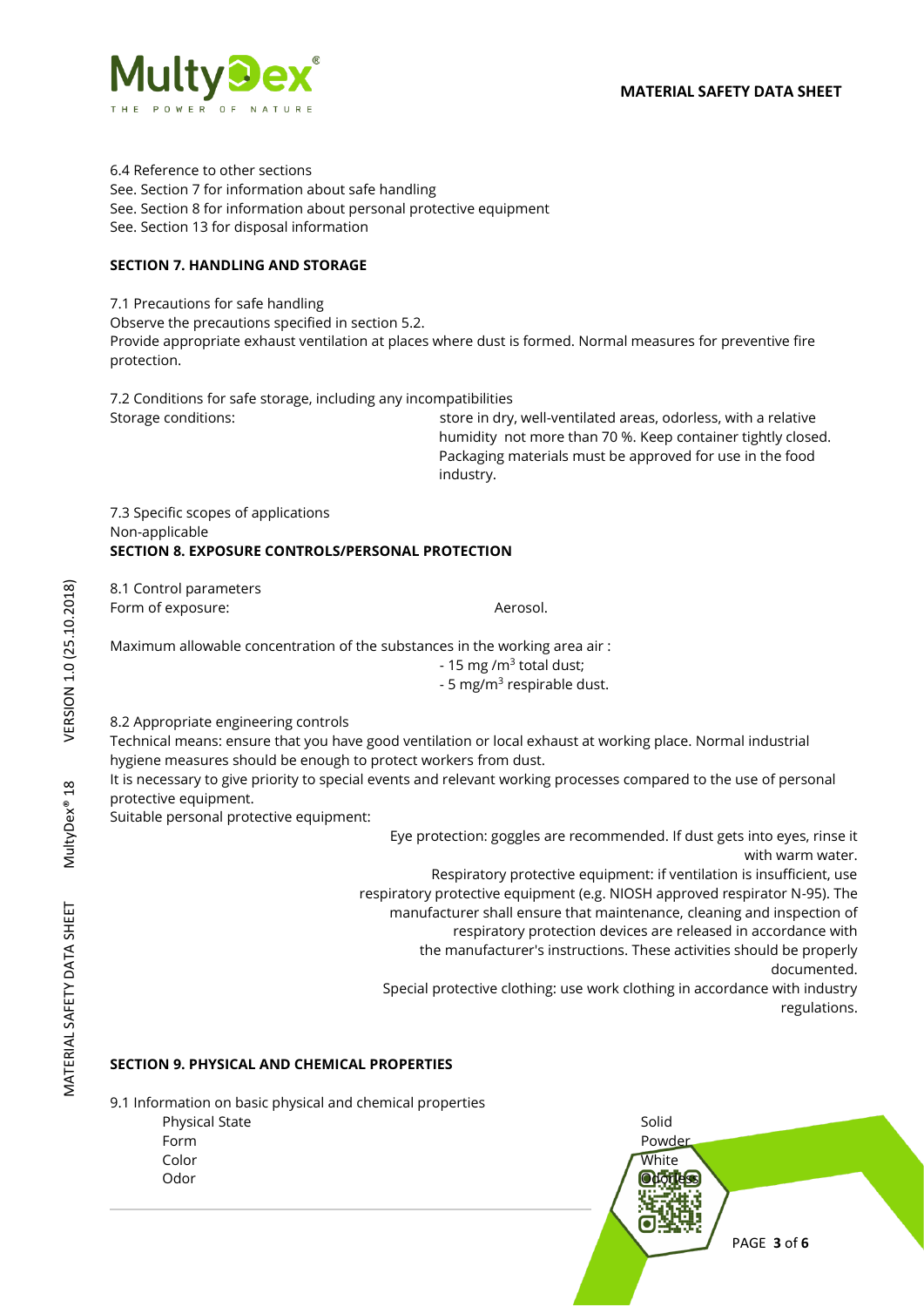



pH (50% solution) 4.5-6.5 Melting Point No data available / not Boiling Point **No data available / not** No data available / not Flash Point **No data available / not** Melting/freezing point **No assume that a set of the Contract Automobile Contract Automobile Automobile Automobile / not** Decomposition temperature notice and the set of the No data available Auto-ignition temperature No data available Explosion properties **No data available** No data available Oxidizing properties **No data available** No data available Vapour pressure No data available Vapour density and the state of the control of the No data available / not Relative density No data available No data available No data available Bulk density 500-650 grams/liter Specific gravity **No data available** Specific gravity **No data available** Viscosity **No data available** No data available Water solubility Soluble Soluble Soluble Soluble Solubility (non aqueous) Solubility (non aqueous) and the solubility (non aqueous) Distribution factor No data available in the Unit of the No data available in the No data available Dissociation constant No data available / not

relevant relevant relevant relevant relevant relevant Evaporation rate **No data available / not** No data available / not relevant

### **SECTION 10. STABILITY AND REACTIVITY**

10.1 Reactivity Stable

10.2 Chemical stability Stable under standard ambient conditions (room temperature). Not polymerized. 10.3 Possibility of hazardous reactions Non-applicable

10.4 Conditions to avoid Avoid dust formation.

10.5 Incompatible materials Strong oxidizing substances. Strong acids.

10.6 Hazardous decomposition products Carbon Monoxide. Carbon Dioxide

### **SECTION 11. TOXICOLOGICAL INFORMATION**

11.1 Information on toxicological effects

Inhalation Exposure to high airborne concentrations may cause mild respiratory irritation due to drying effects of dust Ingestion **Internal Ingestion** No effects known or anticipated Skin irritation / corrosion **Sustained exposure in a dusty manufacturing environment** may result in mechanical irritation. The creases of the skin,

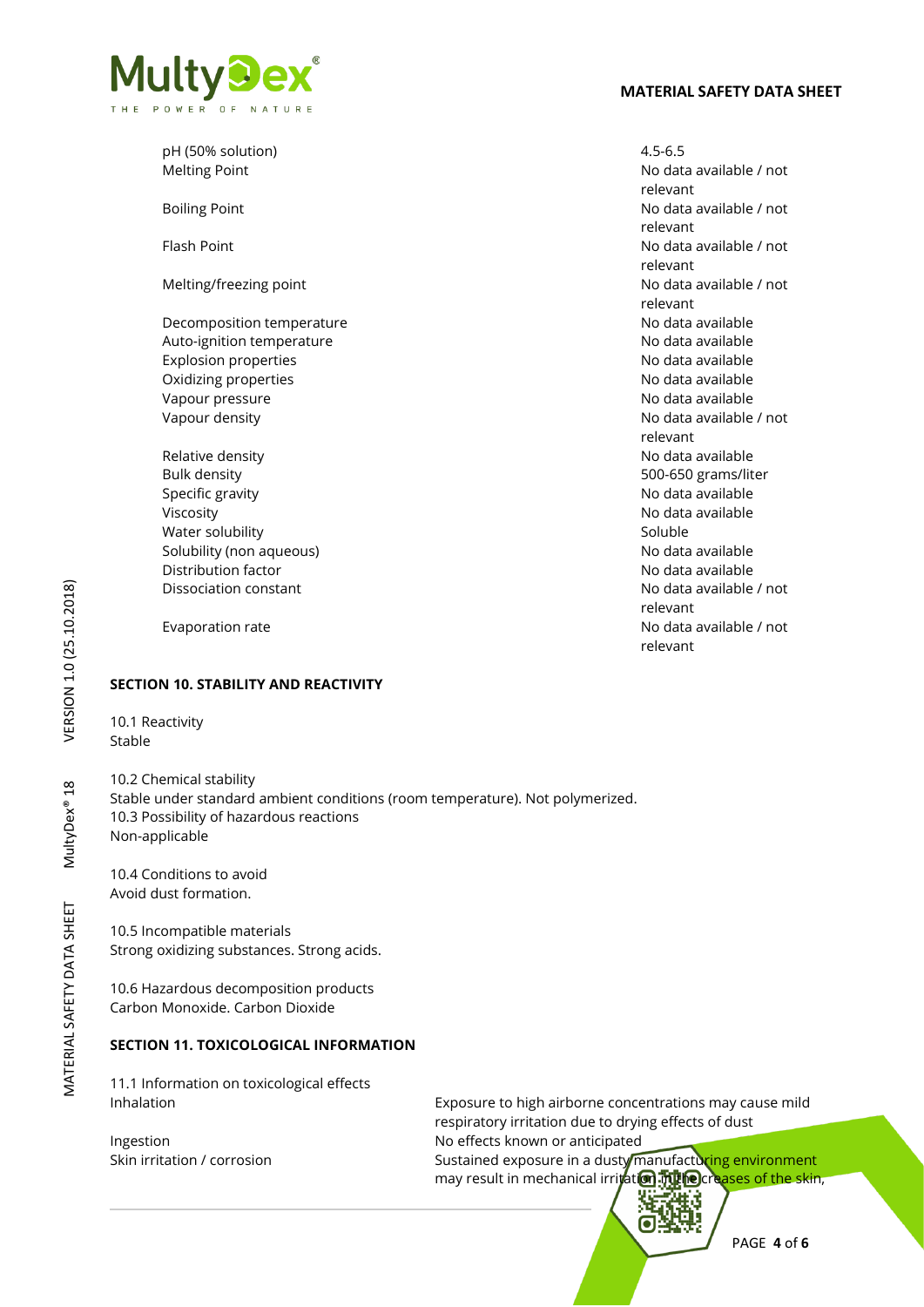

Skin sensitisation Non-sensitizing Chronic toxicity **No official Chronic toxicity** and the North No data available Genetic toxicity **Contract Contract Contract Contract Contract Contract Contract Contract Contract Contract Contract Contract Contract Contract Contract Contract Contract Contract Contract Contract Contract Contract Contra** Reprotoxicity **No data available** Teratogenicity **No data available** No data available Specific effects Non-applicable

particularly at the fingers, or other drying effects. No health effects known or anticipated Eye irritation May cause slight mechanical irritation from acute exposure Carcinogenicity **Not classifiable as carcinogen** 

11.2 Additional information Use in accordance with industrial hygiene and safety regulations.

## **SECTION 12. ENVIROMENTAL INFORMATION**

12.1 Toxicity

Starch and its hydrolysis products are known to be non-toxic to plants and animals.

12.2 Persistence and degradability Biodegradable.

12.3 Bioaccumulative potential Starch and its hydrolysis products are not fat-soluble not accumulated in the tissues of plants or animals.

12.4 Mobility in soil Non-applicable.

12.5 BPT, vPvB BPT/vPvB (resistance, bioaccumulative, toxicity/strong resistance to strong bioaccumulative) has not been assessed because no chemical safety assessment is required.

12.6 Other adverse effects None known.

### **SECTION 13. DISPOSAL CONSIDERATIONS**

13.1 Disposal methods

Waste must be disposed in accordance with national and local regulations. Waste materials which are not contaminated with hazardous products are safe.